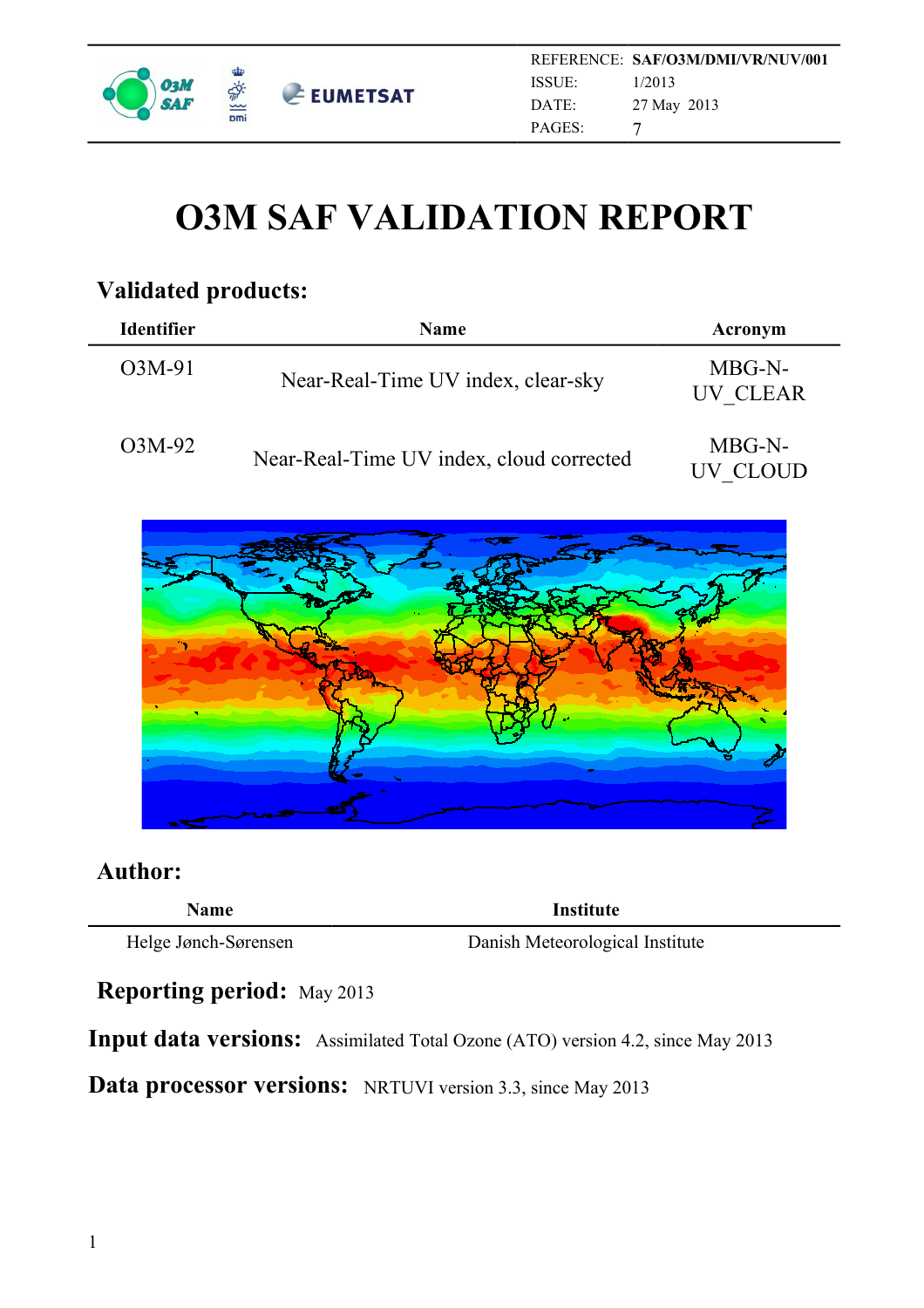

## **Table of Contents**

|--|--|

References documents:

O3M SAF Algorithm Theoretical Basis Document for NUV, SAF/O3M/DMI/ATBD/001, Issue 1.7, 27.05.2013

O3MSAF Product User Manual for NUV, SAF/O3M/DMI/ATBD/001, Issue 1.7, 27.05.2013

NUV Validation Report , SAF/O3M/DMI/VR/NUV/001, Issue 5, 25.04.2012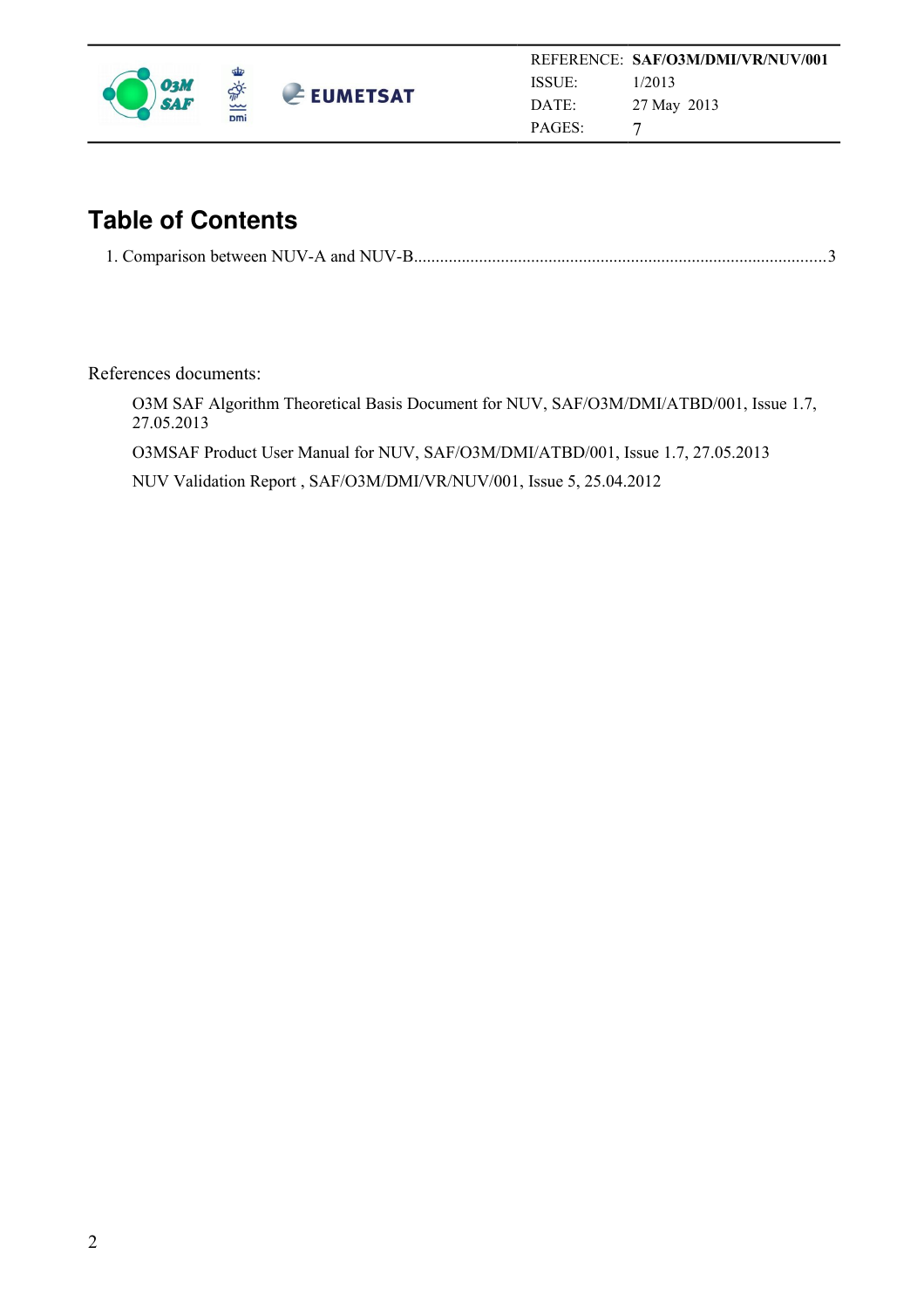

#### <span id="page-2-0"></span>**1. COMPARISON BETWEEN NUV-A AND NUV-B**

Assimilated Total Ozone (ATO) fields from GOME-2 onboard the Metop-B satellite became available from KNMI on May 3, 2013.

The NUV processing chain was updated in order to process both the operational ATO (Metop-A) and the new ATO (Metop-B).

Both set of total ozone input was processed using the same algorithm as described in the ATBD and using the same auxiliary data and thus two sets NUV/CLEAR maps (0.25x0.25 degrees ) has been produced daily. Correction for cloud cover at each grid point is also the same for the two sets so the NUV/CLEAR comparison below is also valid for the NUV/CLOUD product..

In Fig. 1-4 below the relative difference in % between NUV-B and the NUV-A is shown.



*Figure 1. The global mean relative difference between NUV-B and NUV-A since May 3 2013.. Black line is the mean, dashed black lines are the +- 2 standard deviation and red dashed lines are the minimum and maximum values.*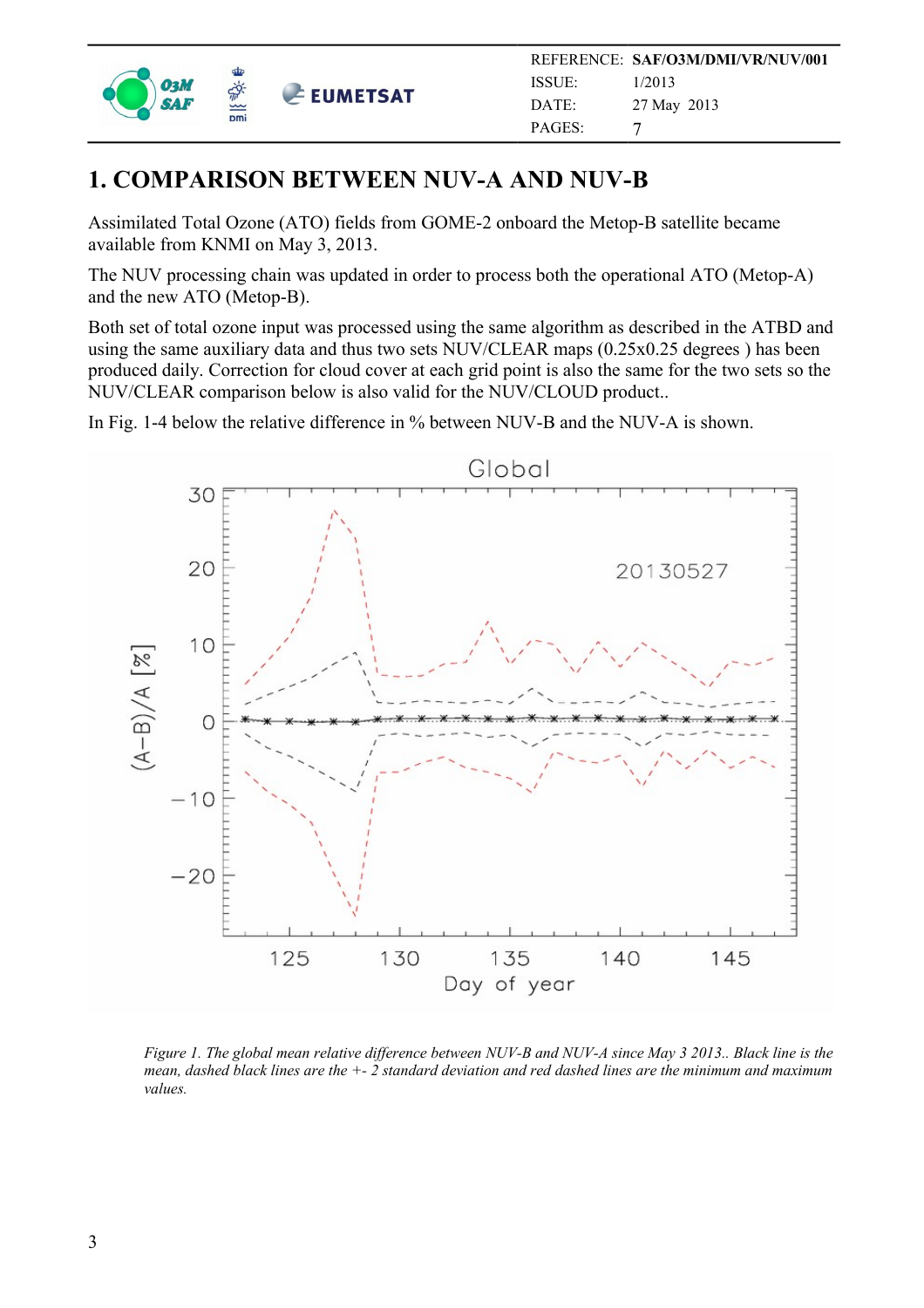

REFERENCE: **SAF/O3M/DMI/VR/NUV/001** ISSUE: DATE: PAGES: 1/2013 27 May 2013 7



*Figure 2. Mean relative difference in % between NUV-B and NUV-A since May 3 2013 in six latitude zones.*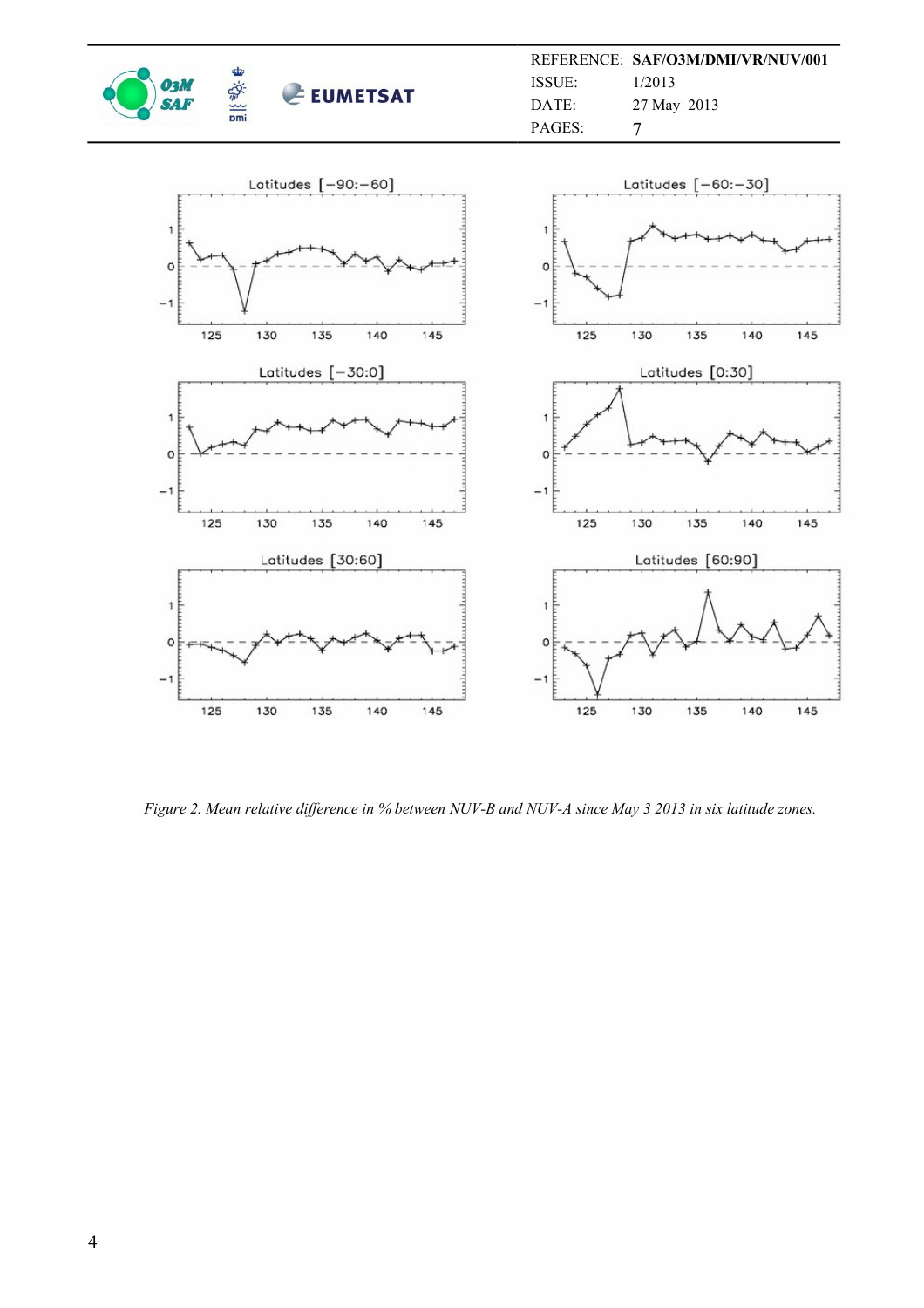

REFERENCE: **SAF/O3M/DMI/VR/NUV/001** ISSUE: DATE: PAGES: 1/2013 27 May 2013 7



*Figure 3. Mean relative difference in % between NUV-B and NUV-A since May 3 2013 in 12 longitude zones.*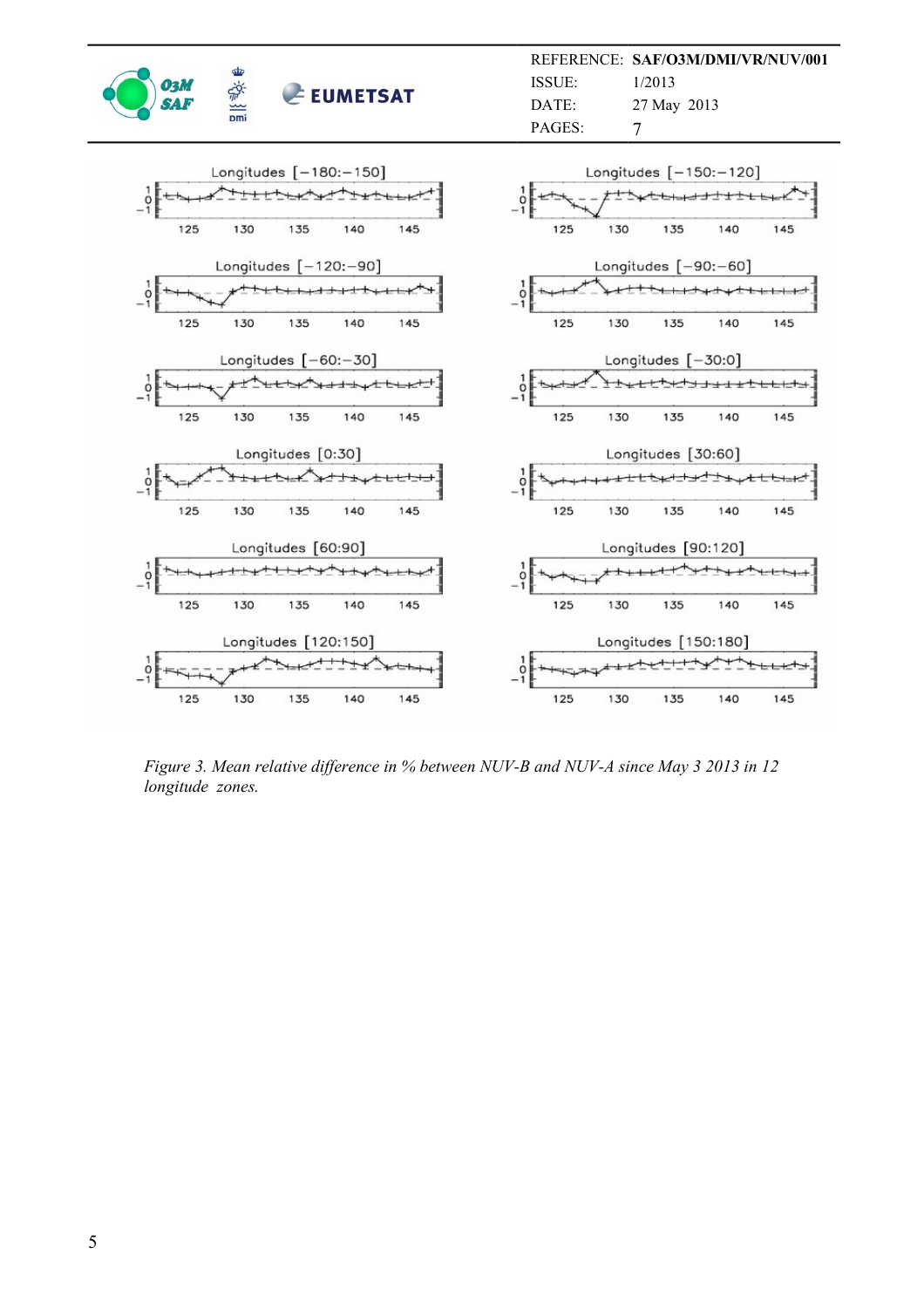

|                    | REFERENCE: SAF/O3M/DMI/VR/NUV/001 |
|--------------------|-----------------------------------|
| ISSUE <sup>.</sup> | 1/2013                            |
| DATE:              | 27 May 2013                       |
| <b>PAGES:</b>      | 7                                 |



*Figure 4. The mean relative difference in % between NUV-B and NUV-A at each NUV grid point for the period 3-27 May 2013.* 

It is clear from Fig. 1-3 that after the first week of ATO-B assimilation the results stabilized at a level close to the ATO-A. The global average deviation between the two NUV fields is 0.4% with a standard deviation of 1.1 %. In Fig.2 some variation with latitude is found, the -60:-30 and -30:0 latitude zones show on average a 0.8% difference while the northern hemisphere bins show a smaller difference. This structure can also be found in Fig. 4 where the average diffenence over the period for each grid point is shown. No structure with longitude can be found in Fig.3 and Fig. 4.

The conclusion is that the NUV UV-index produced from the Metop-B ATO (NUV-B) on the average is 0.4% higher that the same (NUV-A) produced from Metop-A ATO. In NUV validation report (issue 5/2012) the NUV/CLEAR and NUV/CLOUD products was found to deviate 7.8% and